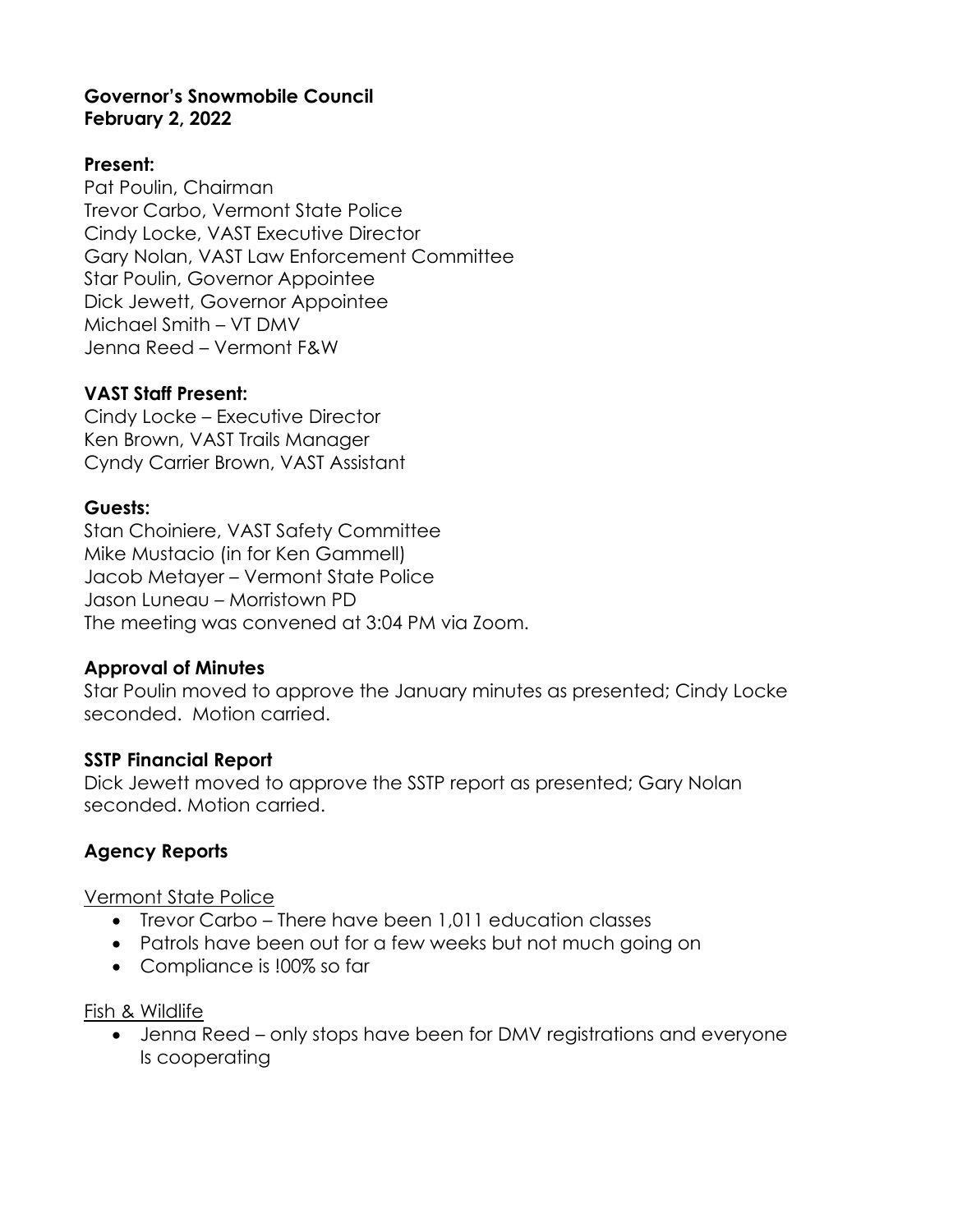## Southern Vermont Rescue – Paul Doucette

- Communicating with \_\_\_\_? \_\_\_\_\_\_ Fisher who has been sharing some information, photos and maps, illegal trails
- Somerset Reservoir trail is closed some issues with people; Dover PD has been good about checking on this area; educating people
- Have seen some off trail riding in southern Vermont
- Next week I have a meeting with all the agencies of the Rescue Task Force
- Matt and I talked about setting up a link on the website to Chapter 22 of the snowmobile regulations
- At safety checks people have been very happy to provide information

#### DMV – Mike Smith

- There is not much going on, just registrations coming in Registrations so far:
- 2022 20,378
- 2021 18,881
- 2020 18,954
- 2019 19237
- 2018 18695
- 2017 17936
- 2016 19328
	- Pat Poulin We are seeing a lot of NY registrations since we have been attending the NY shows

## VAST – Cindy Locke

- TMA stickers have been mailed out
- TMAs to date are 22,464; that does not include transfers or club only memberships
- Budget is based on about 18,000
- Phones are busy
- Got a call from Gary Urbanti about the 710 trail; it's working out well, respecting their trail system
- Ken Brown made up some signs that the club agreed upon; Be Respectful, Trail is Rough
- Safety ambassadors are out checking signs, etc.
- Electric snowmobiles Had another meeting with Tom from this company
- They would like to launch in Vermont 3-day event; one day with Governor, will let law enforcement know when
- Agency is helping with charging stations
- I am hoping that VAST will be able to pick up one of these sleds next year
- Mike Smith How are we going to make up for the gas tax?
- I don't believe that these electric sleds are going to be a very large number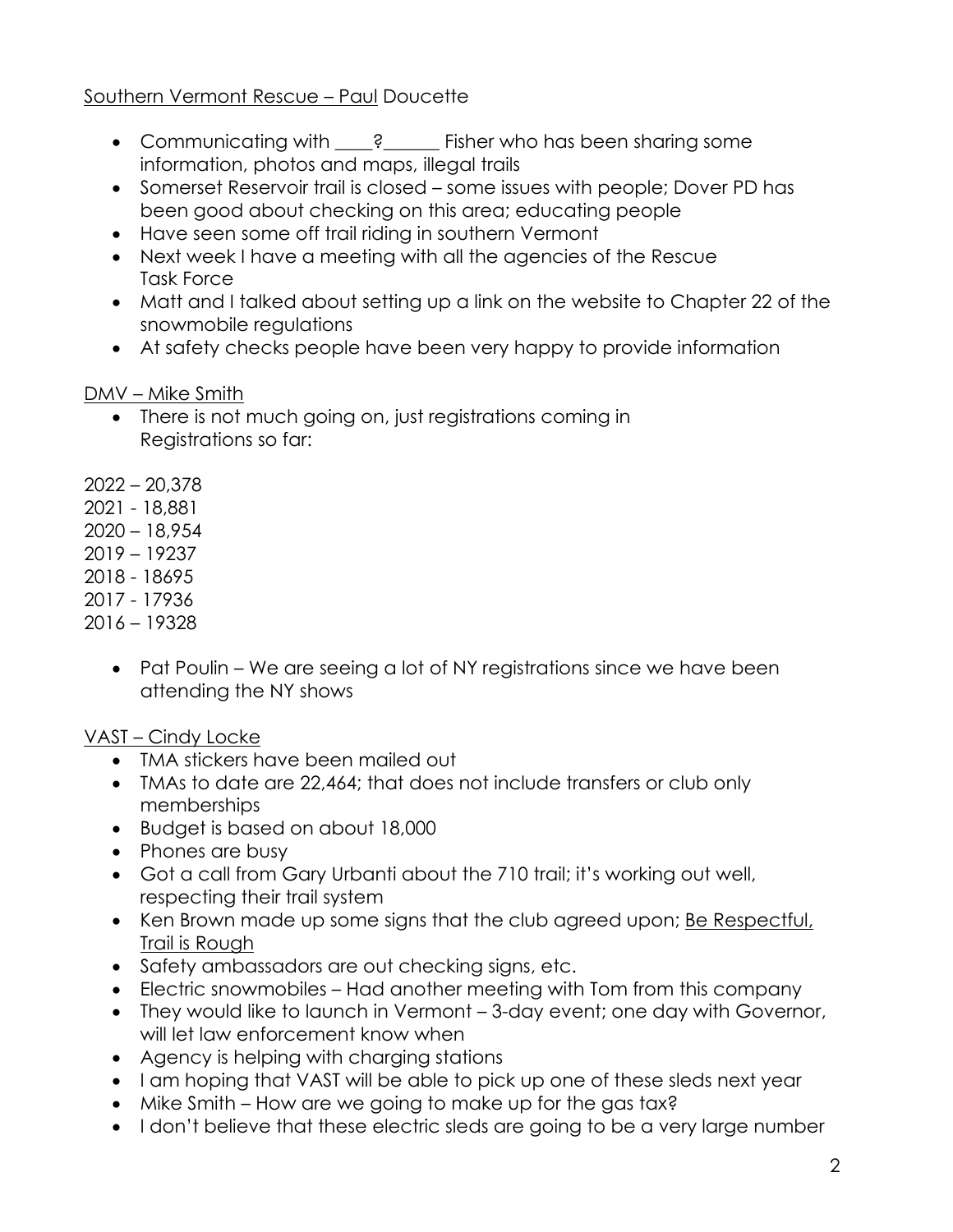- This might bring new people into riding
- I sent the letter to the Administration in November and the Governor has put into the budget
- Law enforcement \$50,000 and \$1 million for equipment, groomers, capital repairs. I have requested that the money go through DMV/AOT
- I possibly may have to testify regarding this
- Michelle Boomhauer is also looking at these monies
- AORRG is with the Agency of Financial Regulations getting approved

Law Enforcement – Gary Nolan

• I have been out some; all is good

VAST Safety Committee – Stan Choiniere

- We are still waiting on one of our signs to come in and will then make them available to the clubs.
- The safety video cost has come in a little higher than we expected

SSTP Trail Report – Matt Tetreault

- Most areas have a good base, so this extra snow coming will be great
- Small issues sleds stopping in driveways, etc. but nothing bad yet
- We have had a lot of grooming equipment broken down already this year
- Question Route 17, the new trail that the cub is trying to resurrect Where does this stand?
- The selectboard had tabled the item until their January meeting, which they have had
- Need some clarification on some items
- They need to leave the issue alone for now. It goes through the Forest Creek WMA, so the cub would have to go through the formal process on this with the state
- The trail is not active

## **Legislative**

• Jenna Reed – Possibly doing some changes in the wording to address the issue that riders are required to show proof of insurance to law enforcement

# **Appointee Reports**

Northwest – Star Poulin

- Riding here in Champlain Valley is pitiful, but there are some riders out.
- Most grooming has not been happening; they did the first storm, but nothing since
- Richmond Club was just about ready to fold. They had about 20 new people step up to keep the club doing

Northeast - Mike Mustacio